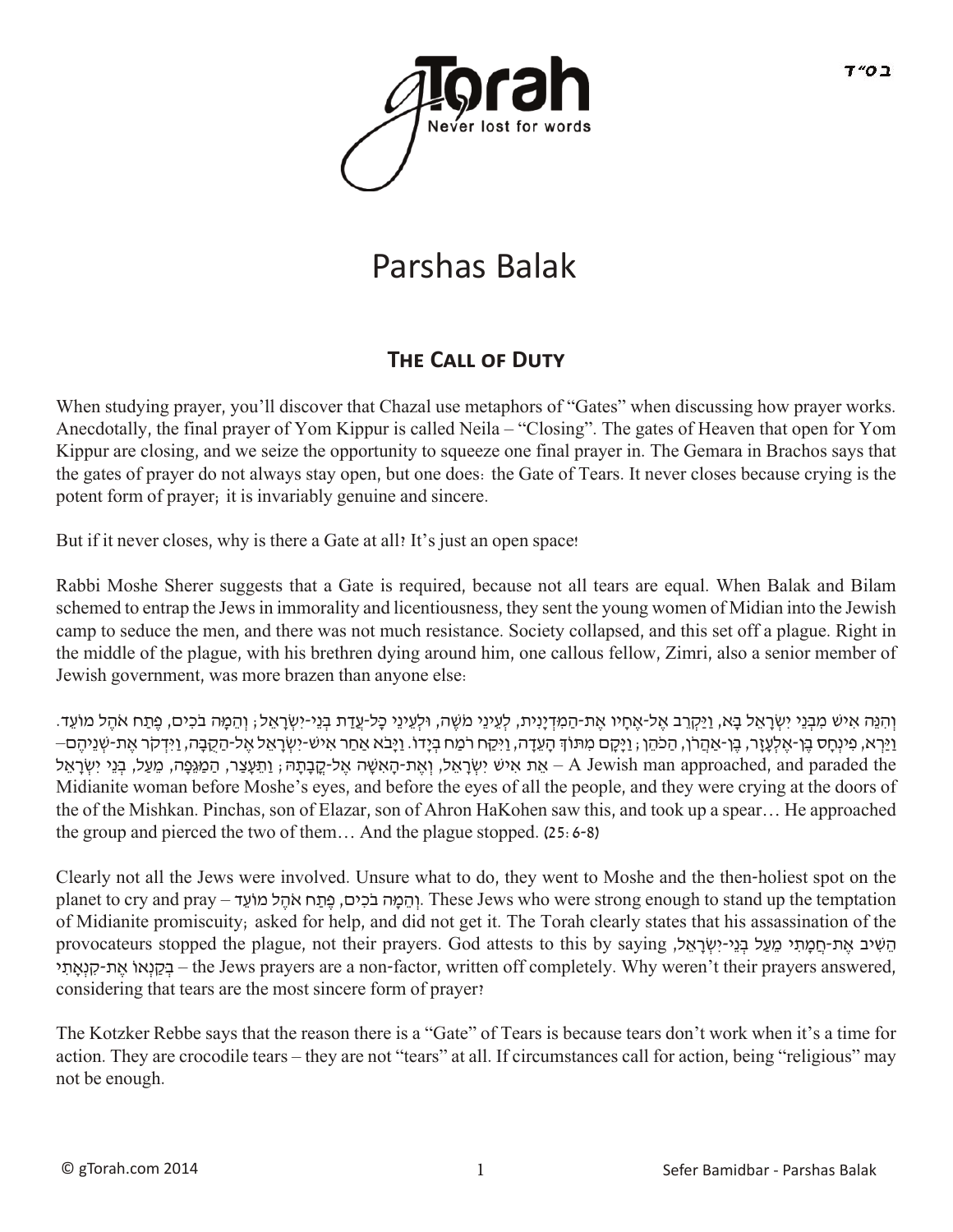## **Bilam's Curse**

Bilam was a prophet who had the abilities and potential to match Moshe, but usurped his skills and talents for personal gain and celebrity. He was hired by Balak to curse the Jews because his utterances were famously effective.

Chazal understood that he could identify a certain moment of the day in which God is "angry", and in that moment, release God's anger on his target.

What does that even mean?

The Midrash teaches that originally, God sought to create the world through a prism of strict justice; evil would be instantly punished, and good would be instantly rewarded. But existence would be untenable this way, and could never last. It was decided that an equal measure of mercy would be fused to creation, and the two balanced into equilibrium.

What Bilam could identify was the moment of indignance and outrage at the literal "injustice" of existence not being held to account.

Tosfos in Brachos wonder how much someone could really manage to squeeze in to a brief and transient moment, answering that he could cast his gaze on targets and say "כלם" – "Destroy them". This was the curse he would have attempted to lay on the Jews..

The Maharal analyses how potent this curse would truly be. כלם is the reverse anagram of מלך – king, a critical function in Judaism; in Devarim, Moshe's final speech to the people, he tells them the mitzva of appointing a king when they settle the land of Israel – שׂוֹם תַּשִׂים עַלֵיךְ מֵלֵךְ – Appoint a king over yourselves (17: 15). The function of the king is a hierarchy that organises and implements a governmental structure. He organises the system.

The Maharal explains that מלך is the initial letters of מה, לב, כבד – brain, heart, liver. These are metaphors for the procedure and development of action. There is a thought, a feeling, and an instinct. The order is critical – the intellect has to operate the system, and everything follows suit. This is the charge of every Jew – to become a master of the self – מלך – like an actual king, to perfect the structure of the self and surroundings.

In the book of Shmuel, the prophet is approached and asked for a king "like the tribes and nations have", and the people are rebuked. But weren't they correct; was it not one of things Moshe told them?

What the Jews asked Shmuel was not for such a king – they wanted a king "like the tribes and nations have". This is not the monarch function that is critical to Jewish makeup.

What Bilam tried to do was invert this capacity – he wanted to curse the Jews with "כלם" – the reverse of ,כלם כבד, כבד, לב, מח dite order would degenerate into הכבד, לב, מח – where the instinct is dominant, and intellect and soul are enslaved to it – the antithesis of the Jews' charge, and truly the ultimate curse.

#### **Sting in the Tail**

When Bilam attempts to curse the Jews, he is foiled, and attempts to bless them, which is accepted.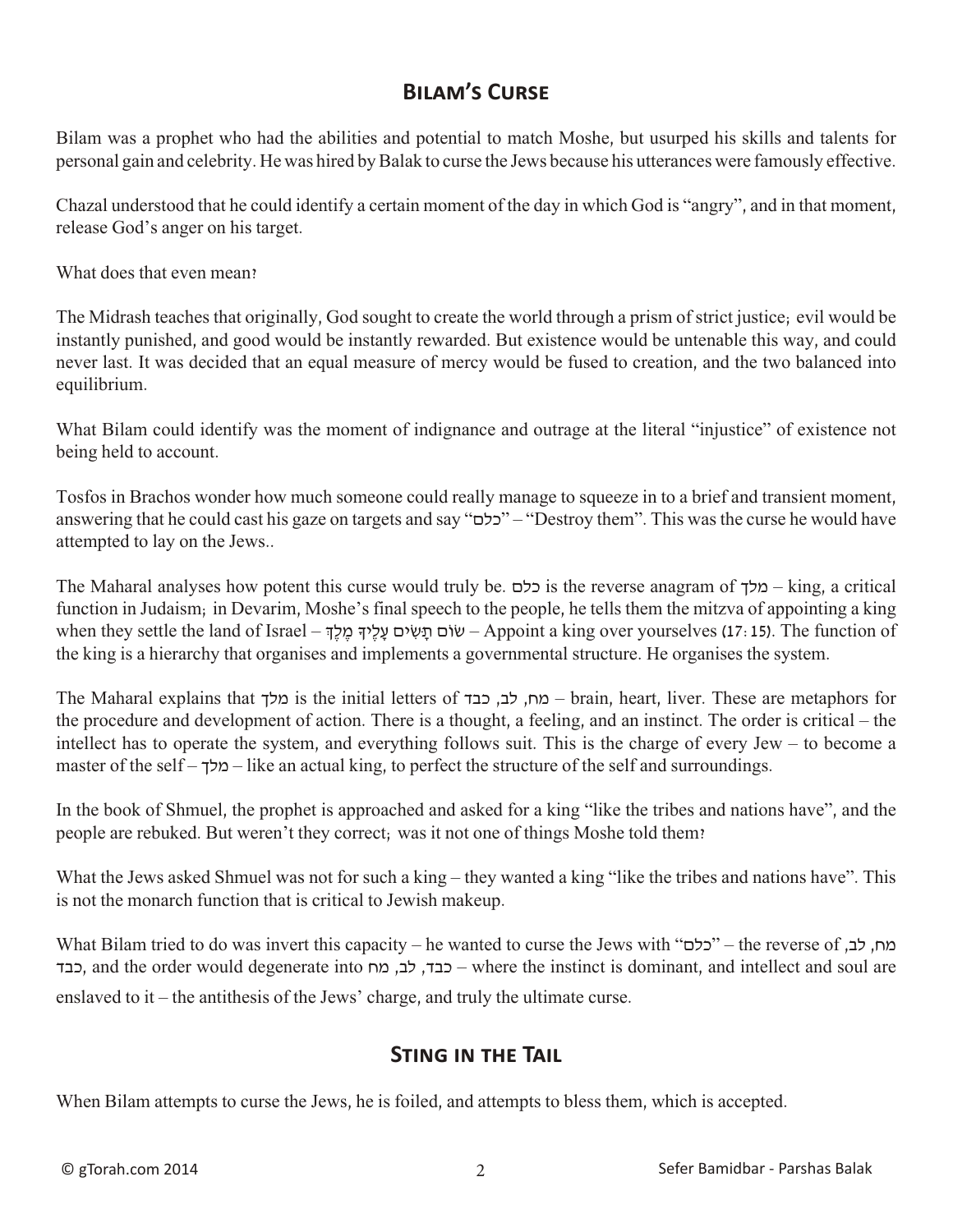It is not clear why his failed curse compels him to bless them. Rashi explains Bilam's situation with a metaphor – it is best to avoid a bee's sting and it's honey too. The parable and dialogue are not readily understood; honey is great if you can avoid getting stung! What is wrong with his blessing?

The Giznei Yosef explains that people's speech is powerful. A righteous person's speech is potent, but an evil persons too, albeit for a different reason. Rivka was blessed by Lavan to have many descendants – and she became barren. An evil person's blessings are not only not fulfilled, but as a result are potentially a curse.

This is the metaphor of the bee. Bilam's blessing was not as noble as it seems – it had a "sting" in its tail. This sheds light on the dialogue. Hashem had already chosen and blessed them, so Bilam's "blessing" couldn't not supersede it or take affect.

This sheds light on what Hashem had told him at the outset:

לא תָאֹר אֶת-הַעֲם, כִּי בָרוּךְ הוּא – Do not curse this people, for they are blessed.

It was not a warning – it simply noted the futility of the journey. The sting and the honey were of no use!

## **What Goes Around Comes Around**

Lavan caught up with Yakov after he and his family escaped Lavan's ranch, and they agreed a pact to not harm each other. The pact was to have a signature:

 $\dots$ עד הגל הזה $-$ This pile of stones shall bear witness $\dots$  (31: 52)

The Midrash adds that Yaakov also thrust a sword into the wall, as a second witness. The Da'as Zkeinim points out that Bilam ben Be'or's downfall was through these two, a wall and a sword. What does Bilam have to do with Yakov and Lavan's agreement?

There is a Gemara in Sanhedrin that the figure called Be'or is in fact the same person as Lavan, and Kushan Reshasaim (a wicked king in Judges). Simply put, Bilam was Lavan's son.

Bilam was injured by a wall, and died by the sword, as it says in Bamidbar:

ן הַלְחַץ אֶת-רֱגֶל בִלְעָם, אֱל-הַקִיר his foot was crushed against the wall. (22: 25)

יאֵת בִלְעָם בֵן-בִעוֹר, הָרְגוּ בֵחָרֵב also Bilam son of Be'or was slain by the sword. (31: 8)

There is a story told by the Gemara in Taanis that a boy found a girl who'd tripped into a pit, and agreed to rescue her on the condition that they marry. She consented, and they made the pit and a nearby animal witnesses. They went their separate ways, and years later he married another woman, who bore him two sons. But one died by falling into a pit, and another was killed by an animal. His wife asked lamented the bizarre misfortunes that had befallen them, and he recalled the vow and his witnesses. His wife told him to divorce her and find the girl, which he did.

This is similar to the case of Bilam in that the witnesses came back to "remind" them of their duties, a clear